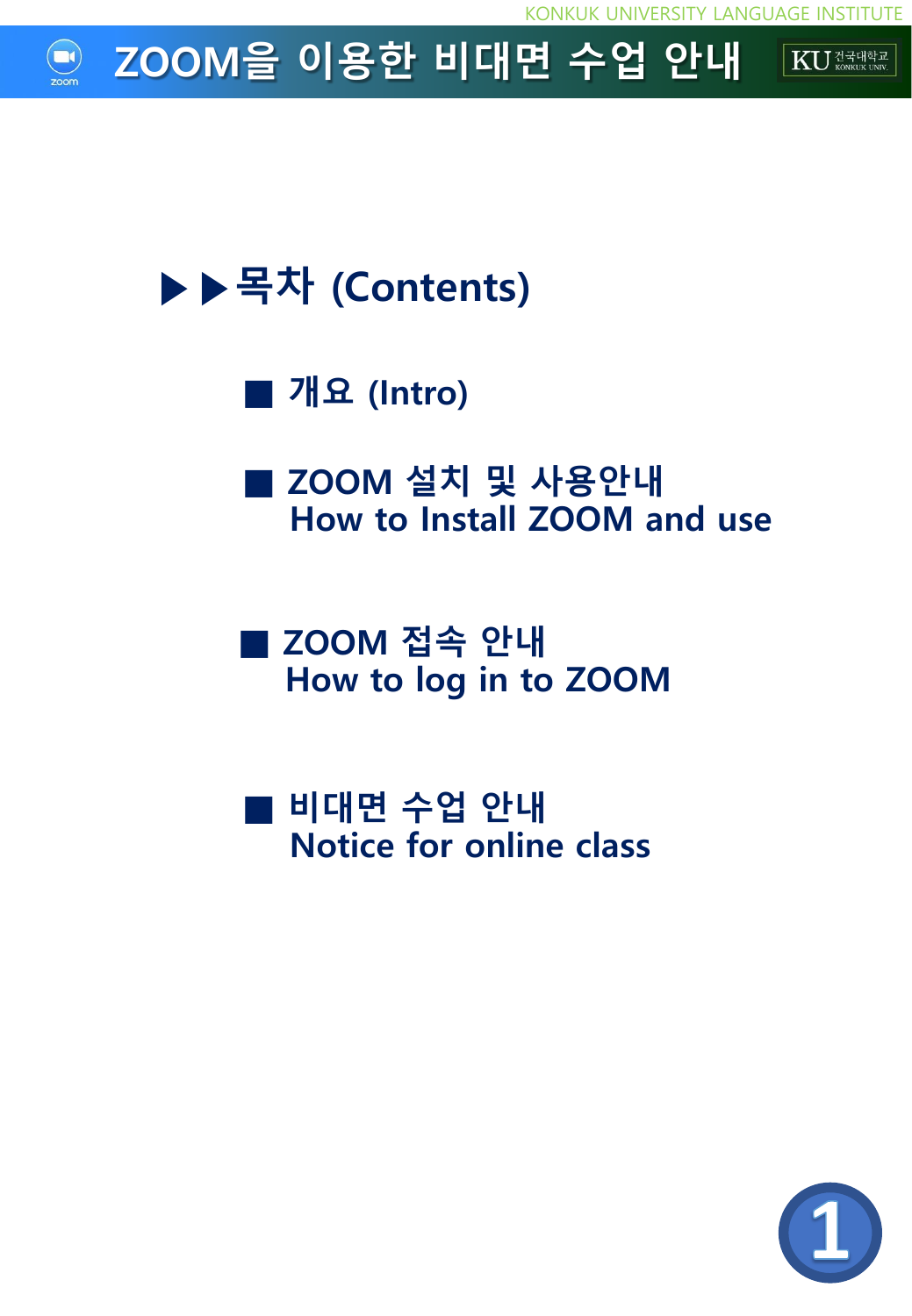## ZOOM을 이용한 비대면 수업 안내  $\sqrt{KU^{\frac{3}{24}$ <sup>H  $\text{eV}}$ </sup> Guide for using ZOOM for online class

## ■ 개요

- 비 대면 수업기간: 2021.3.4.~2021.3.19.
	- Period of Online class: March 4 March 19
- 코로나19 추이에 따라 기간은 변동 될 수 있습니다.

The period may change depending on the COVID-19 situation.

언어교육원 비 대면 수업은 ZOOM을 사용하여 실시합니다. ZOOM is used for offline class of KLI.

학생들은 다음 3단계로 비 대면 수업을 받습니다.

Follow three steps as below for online dasses.



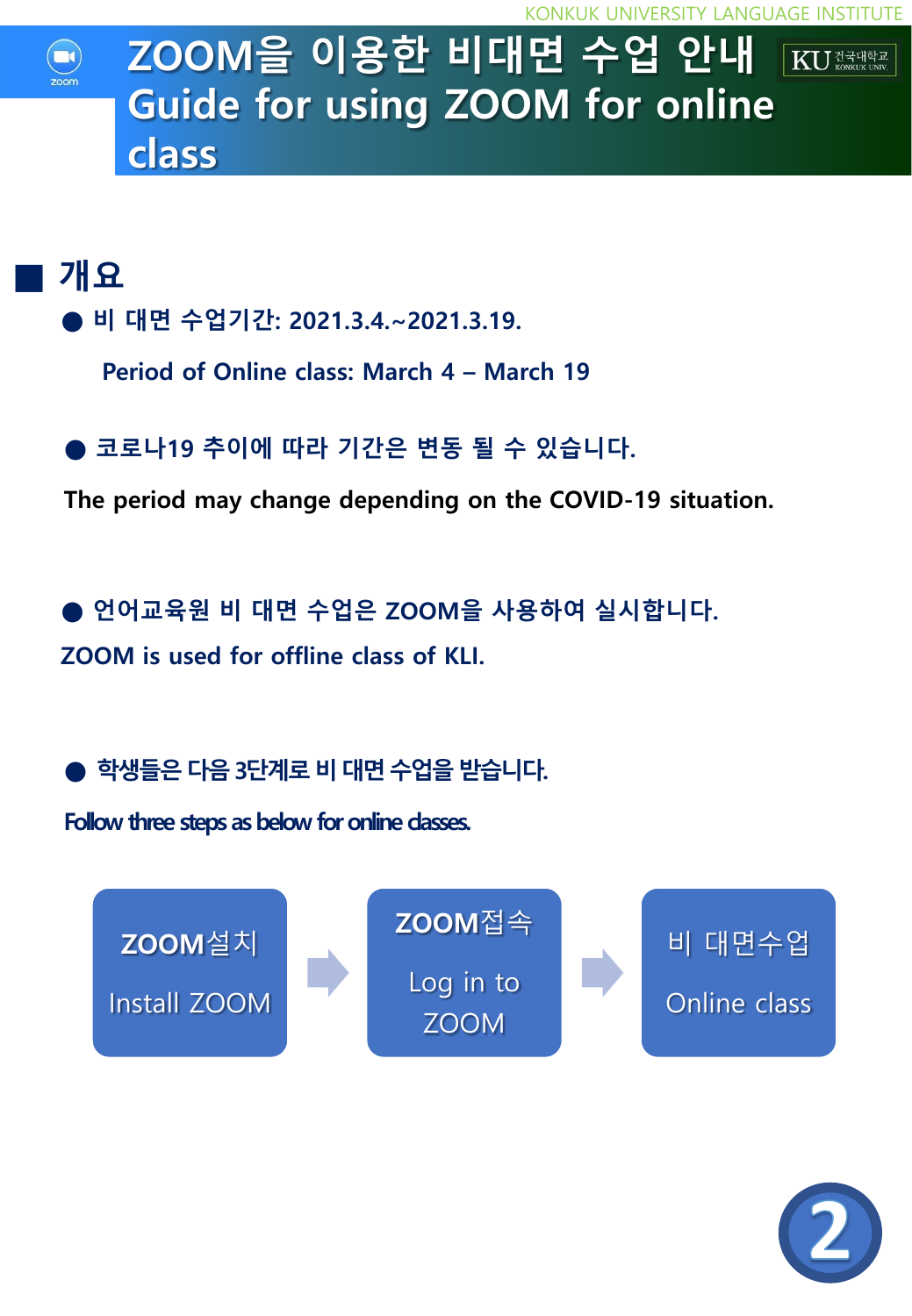#### ZOOM을 이용한 비대면 수업 안내  $\mathbf{K}$ U  $\mathbb{Z}$   $\mathbb{Z}$   $\mathbb{Z}$   $\mathbb{Z}$   $\mathbb{Z}$   $\mathbb{Z}$   $\mathbb{Z}$   $\mathbb{Z}$   $\mathbb{Z}$   $\mathbb{Z}$   $\mathbb{Z}$   $\mathbb{Z}$   $\mathbb{Z}$   $\mathbb{Z}$   $\mathbb{Z}$   $\mathbb{Z}$   $\mathbb{Z}$   $\mathbb{Z}$   $\mathbb{Z}$   $\mathbb{Z}$   $\mathbb{Z}$   $\mathbb{Z}$   $\mathbb{Z}$   $\mathbb$

## ■ ZOOM 설치 및 사용안내 (How to install ZOOM and use)

### ● ZOOM 안내

- ❏ 온라인으로 화상회의나 강의를 진행할 수 있는 소프트웨어
- ❏ 화상회의 개설자가 되기 위해서는 회원 가입
- ❏ 회의 참가자나 수강생은 로그인 없이 이름 등 간단한 정보를 입력 후 참여

### ● 사전준비 (Prepare for it as below.)

❏ 기기 준비 - 데스크 탑 Desk top PC (USB 마이크 microphone+ 웹캠webcam) 또는 or 마이크와 카메라가 있는 모바일 기기(노트북 laptop, 모바일 폰 mobile phone, 태블릿 Tablet PC) ❏ Zoom (줌) 회원 가입 join the ZOOM ① log in to https://zoom.us 접속 ② 무료로 가입하세요. Join as free service

### ● ZOOM 테스트 하기 Test for ZOOM

❏ 스피커 마이크를 테스트합니다. Test the speaker & miceophone



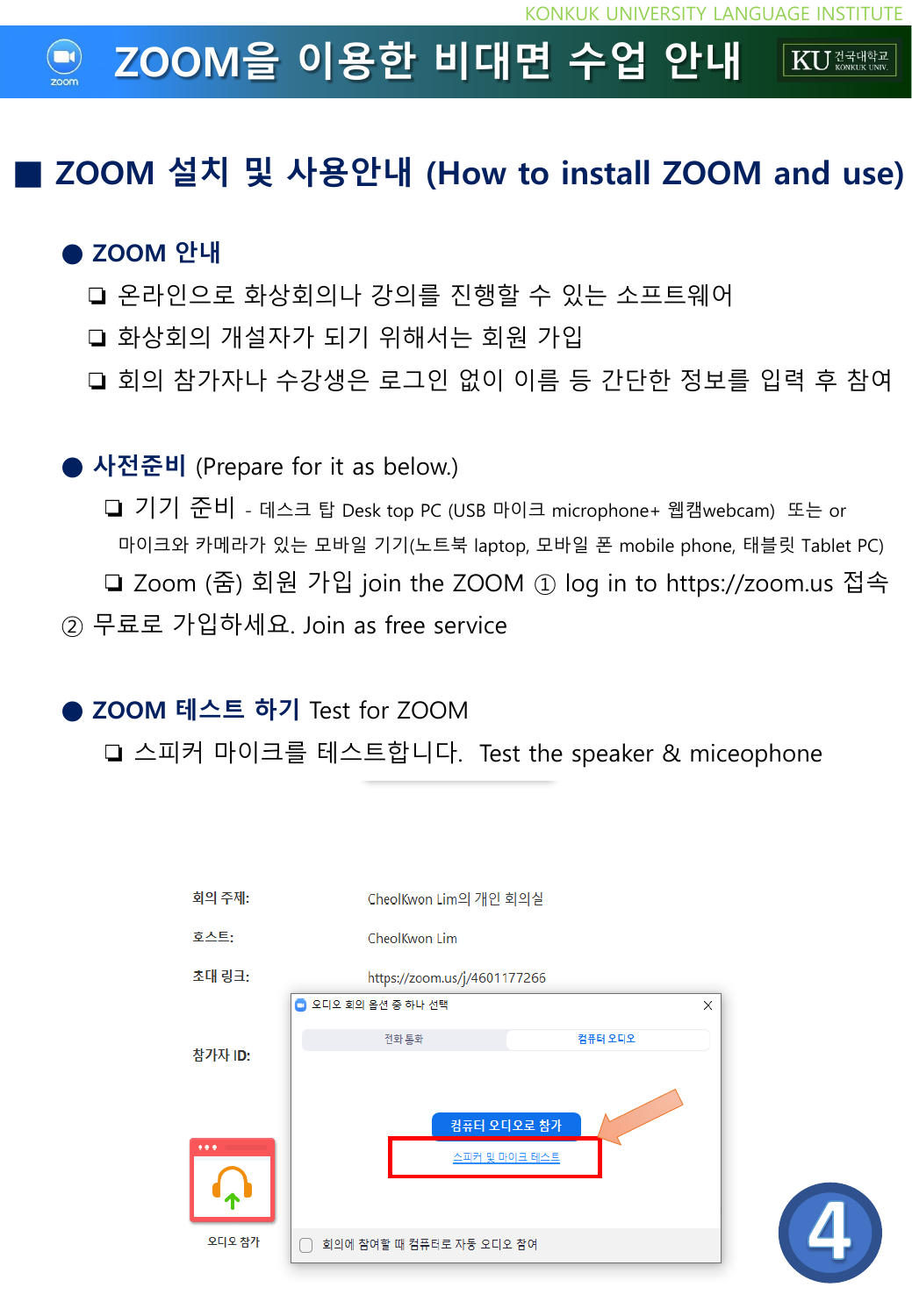#### ZOOM을 이용한 비대면 수업 안내 KU ZETHELE

## ZOOM 설치 및 사용안내

### ● ZOOM 테스트 하기



❏ 비디오 시작을 클릭하여 화면에 학생의 얼굴이 나오게 합니다.

Click the video start so let your face to the screen.

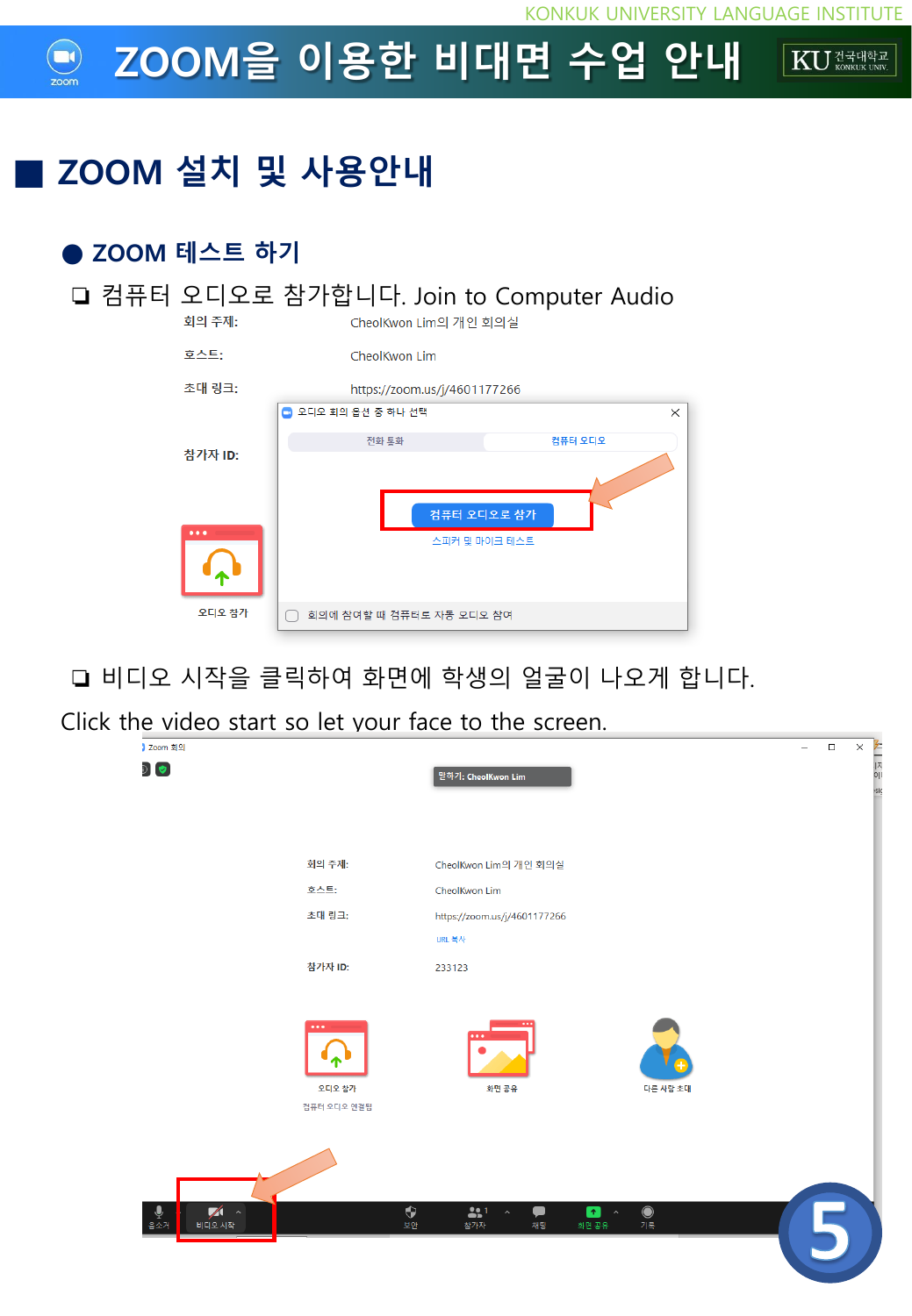#### ZOOM을 이용한 비대면 수업 안내 KU ZENSLE

## ■ ZOOM 접속안내 (How to log-in ZOOM)

### ● 비대면 강의실(ZOOM Link) 접속하기

❏ 반 편성 결과에 따라 ZOOM Link가 반별로 다릅니다.

ZOOM Link is different each class as the result of the test.

❏ 언어교육원 홈페이지 에서 반 편성 결과와 함께 링크를 확인 할 수 있습니다. You can check the result of the test and link at the KLI's homepage.

언어교육원 홈페이지 [http://kli.konkuk.ac.kr](http://kli.konkuk.ac.kr/)